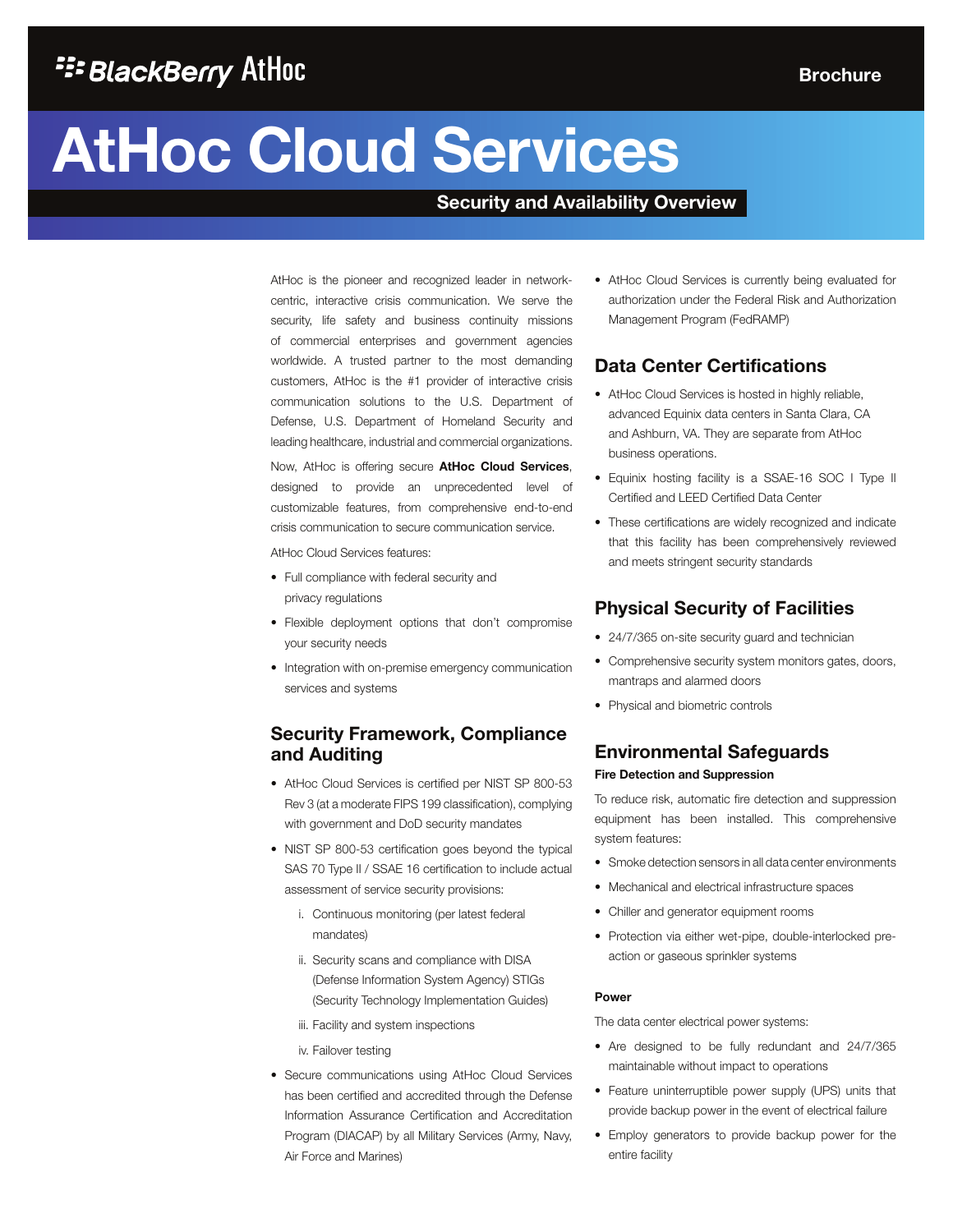# **E: BlackBerry AtHoc**

## **Brochure**

## **Climate and Temperature Control**

Climate control is required to maintain a constant operating temperature for servers and other hardware, which prevents overheating and reduces the possibility of service outages. Data centers are conditioned to maintain atmospheric conditions at optimal levels.

Monitoring systems and data center personnel ensure temperature and humidity are at appropriate levels.

## **Management**

To ensure potential issues are immediately identified, data center staff monitor electrical, mechanical and life-support systems and equipment. Preventative maintenance is performed to maintain the continued operability of equipment.

## **Redundancy and Service Availability**

## **Data Center and Service Provider Redundancy**

AtHoc Cloud Services is hosted at redundant and highly available data centers, which feature:

- Multiple telecommunication carriers and aggregators to diversify, protect against outages and ensure the continuity of operations during a failure – without impacting alert delivery services. Any blocked or busy trunk forces traffic to the next available carrier and carrier circuits.
- N-tier architecture with redundancy at every point in the system (e.g., server components, databases, phone carriers, SMS carriers, ISP, etc.)
- Online data replication, which ensures that should a data center become unavailable – others are available to provide service

#### **System Redundancy**

AtHoc Cloud Services is configured with multiple logical nodes and multi-tier architecture to avoid single point of failure. In a catastrophic situation, the same configuration is maintained (HOT and online) in a geographically separate data center. All data is replicated online to avoid data loss. Service redundancy is tested on a quarterly basis.

#### **Infrastructure Redundancy**

AtHoc Cloud Services is a carrier-grade infrastructure that:

• Resides on fully redundant hardware, including ISP/ DIA, routers, firewalls, switches, load balancers, all hardware nodes and dual power supplies

• Features hardware from Cisco, EMC, VMware, F5 and VCE / VBLOCK. The VBLOCK system by VCE is the world's most advanced infrastructure, and includes best-in-class components and the industry's most robust configuration.

VBLOCK systems are designed to deliver 99.999% uptime at hardware level.

### **Service Availability**

AtHoc Cloud Services offers a minimum of 99.95% service availability. In the past three years, AtHoc has consistently exceeded the service-level agreements.

## **Network Security Firewalls and Intrusion Detection**

AtHoc has implemented strict firewall rules that allow access to required traffic only. AtHoc has also implemented intrusion detection, real-time monitoring and logging systems.

#### **Independent Testing and Audits**

AtHoc uses a third party to perform periodic independent penetration testing, vulnerability scans and audits.

#### **Network Access**

Access to the network is limited and on a needs-only basis. All access to infrastructure is provided via RSA 2 factor authentication.

## **Application Security Encryption**

AtHoc Cloud Services uses strong encryption via FIPS140-2 compliant SSL/TLS in our application. By using encryption, we minimize the chance of intruders intercepting username/ passwords and/or other sensitive information.

#### **Passwords**

- All passwords and other sensitive fields are encrypted and/or hashed at transaction tier
- We enforce strong passwords via minimum length and complexity requirements, complying with DoD password management policy
- We monitor and manage unsuccessful trial blocks

#### **Logging and Auditing**

All activities are logged at multiple levels, to provide full audit of system activity for monitoring and troubleshooting.

The auditing function complies with applicable federal regulations.